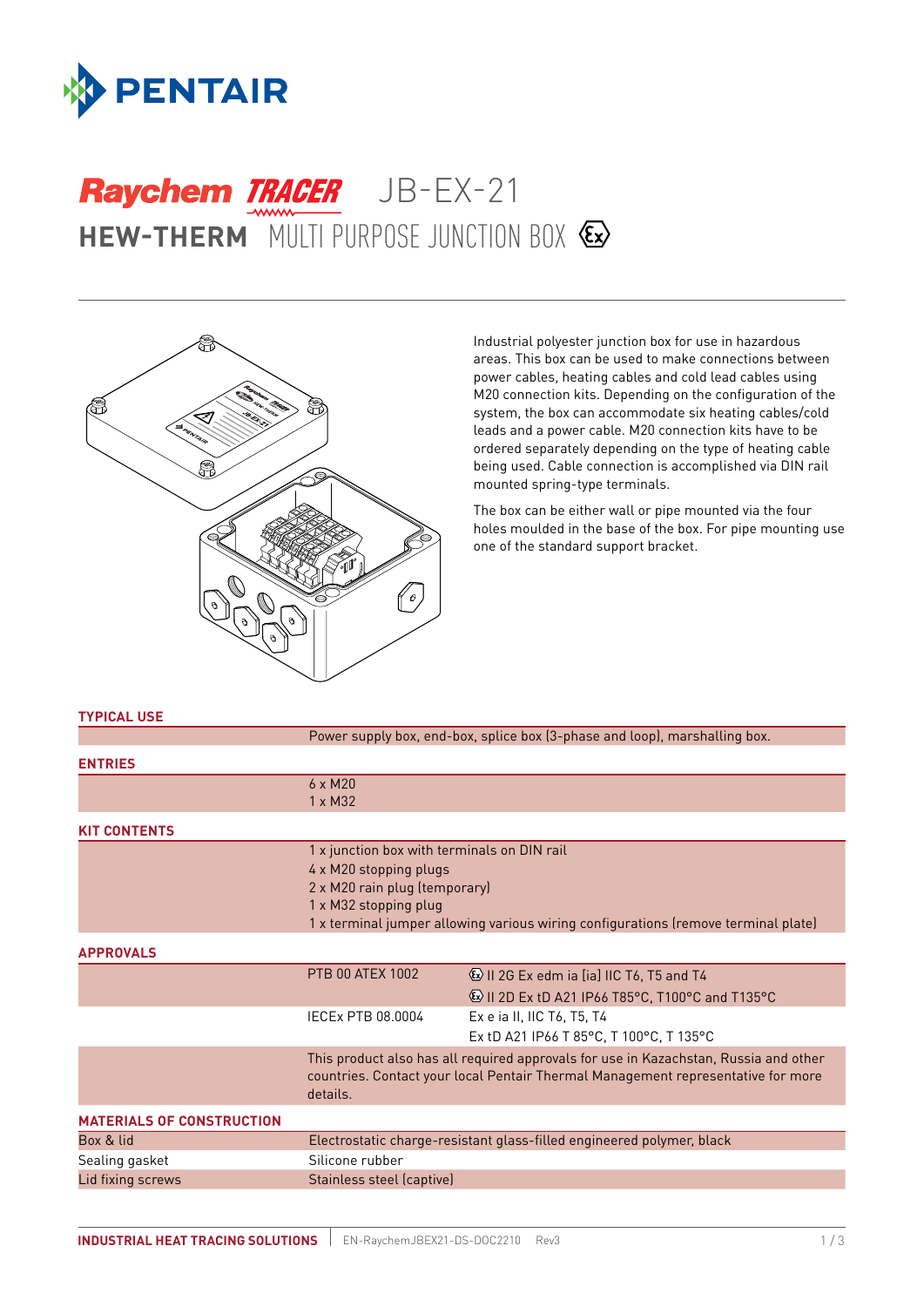## JB-EX-21

### **INGRESS PROTECTION**

IP66

## **AMBIENT TEMPERATURE RANGE**

 $-55^{\circ}$ C to +55 $^{\circ}$ C

## **DIMENSIONS (IN MM)**



## **TERMINALS**

| Quantity                  | 6 pc.                                 |
|---------------------------|---------------------------------------|
| Type                      | Spring-type                           |
| Labeling                  | $1, 2, 3, 3 \times PE$                |
| Maximum conductor size    | 10 mm <sup>2</sup> (solid & stranded) |
| Maximum operating voltage | 550 Vac                               |
| Maximum operating current | 53 A                                  |

#### **ACCESSORIES (TO BE ORDERED SEPARATELY)**

| Support bracket         | SB-100, SB-101                                                                              |                                                        |  |
|-------------------------|---------------------------------------------------------------------------------------------|--------------------------------------------------------|--|
| Gland for PI cold leads | GL-44-M20-KIT hazardous area approved gland for cables $\varnothing$ 5-13 mm                |                                                        |  |
| Gland for MI cold leads | Contact Pentair Thermal Management or refer to DOC-606                                      |                                                        |  |
| Gland for power cable   | GL-45-M32 hazardous area approved gland for cables $\varnothing$ 12-21 mm                   |                                                        |  |
| Loose terminals (*)     | Phase/neutral terminal: HWA-WAGO-PHASE<br>Earth terminal:<br>End plate:<br>Terminal jumper: | HWA-WAGO-EARTH<br>HWA-WAGO-ENDPLATE<br>HWA-WAGO-JUMPER |  |
| <b>ORDERING DETAILS</b> |                                                                                             |                                                        |  |
| Order reference         | $JB$ -EX-21                                                                                 |                                                        |  |
| Part number (Weight)    | 1244-000579 (1.2 kg)                                                                        |                                                        |  |

(\*) in total no more than 10 terminals should be installed.